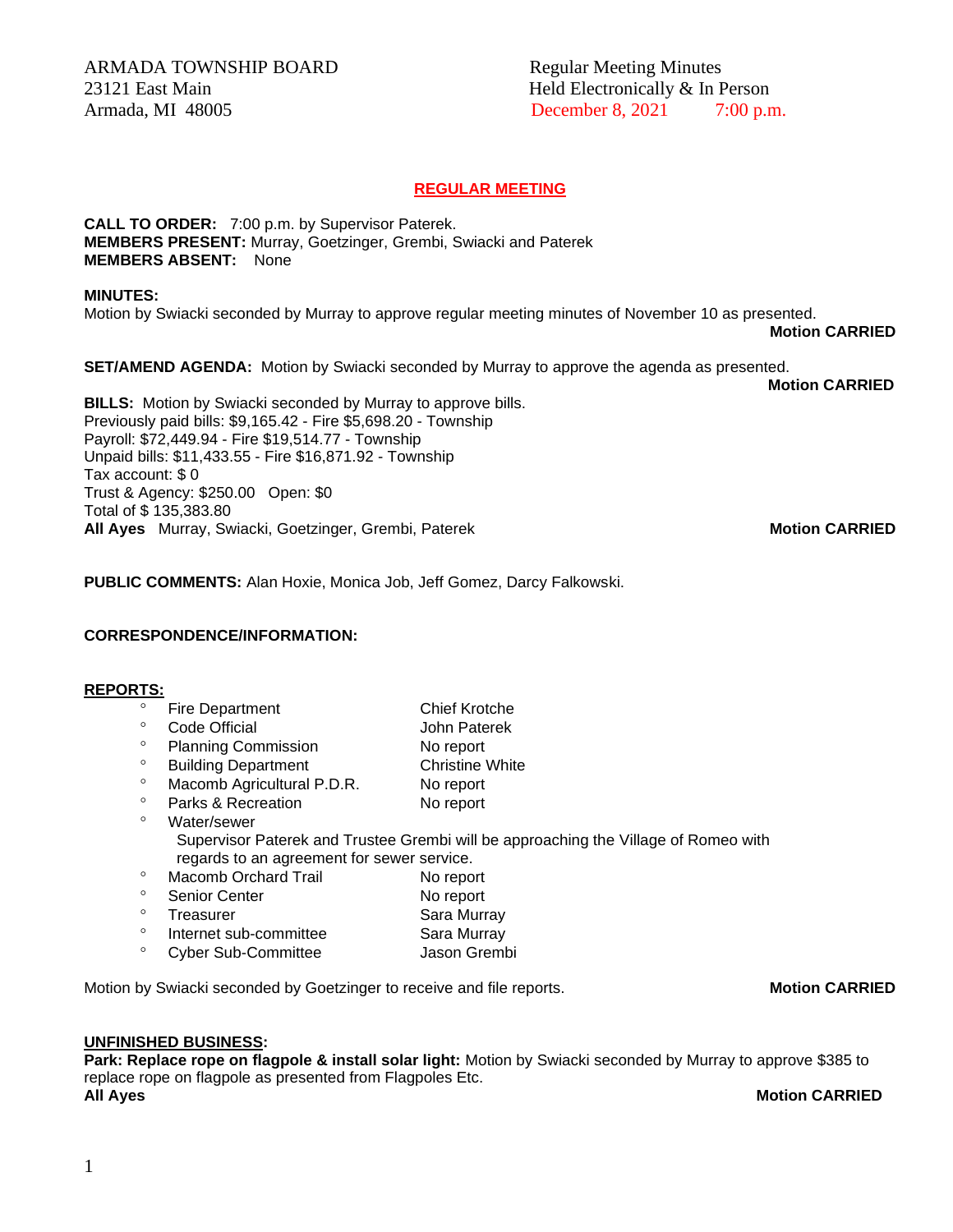ARMADA TOWNSHIP BOARD Regular Meeting Minutes 23121 East Main **Held Electronically & In Person** Armada, MI 48005 **December 8, 2021** 7:00 p.m.

# **NEW BUSINESS:**

**Open meetings 2022 Resolution –** Motion by Swiacki seconded by Grembi to approve resolution as presented. All board meetings are held the seconded Wednesday of each month at 7 p.m. at the Township Hall, 23121 East Main, Armada. January 12, 2022 July 13, 2022

| February 9, 2022 | August 10, 2022    |                       |
|------------------|--------------------|-----------------------|
| March 9, 2022    | September 14, 2022 |                       |
| April 13, 2022   | October 12, 2022   |                       |
| May 11, 2022     | November 9, 2022   |                       |
| June 8, 2022     | December 14, 2022  |                       |
| <b>All Ayes</b>  |                    | <b>Motion CARRIED</b> |
|                  |                    |                       |
|                  |                    |                       |

**FY21/22 Budget workshop dates:** Motion by Swiacki seconded Goetzinger by to approve budget meeting dates as presented:

Tuesday, January 11, 2022 – 7 p.m. Tuesday, January 18, 2022 – 7 p.m. Tuesday, February 1, 2022 – 7 p.m. Tuesday, February 8, 2022 – 7 p.m. Tuesday, March 1, 2022 – 7 p.m. – if necessary **All Ayes Motion CARRIED**

**Fire Dept: Approve Annual Exemption Public Act 152 of 2011 – Resolution #2021-08:** Motion by Swiacki seconded by Paterek to approve Resolution #2021-08 as presented. **All Ayes Motion CARRIED**

**Set Community Development Block Grant Public Hearing for February 9:** C.D.B.G. Public Hearing is set for Wednesday, February 9 at 7 p.m.

**2022 Summer tax collection agreements:** Motion by Swiacki seconded by Goetzinger to approve agreements for Macomb County Community College, Macomb Intermediate Schools and Armada Area Schools as presented and Romeo Community Schools agreement as amended. **All Ayes Motion CARRIED** 

**Application for Zoning Certificate to Cultivate Medical Marijuana as a Registered Primary Caregiver and set Fees:** Motion by Swiacki seconded by Murray to approve Application for Zoning Certificate to Cultivate Medical Marijuana as a Registered Primary Caregiver as presented with an application fee of \$750 and an annual renewal fee of \$250 and to amend renewal application by adding "Renewal is up to the applicant, not the responsibility of Armada Township". **All Ayes** Motion CARRIED

**GFL – Waste Service Agreement - Extension:** Motion by Paterek seconded by Swiacki to extend contract for one year at a monthly service rate of \$5,615 provided that an opt out language is provided if the board chooses to close the transfer site after securing a single waste hauler. **All Ayes Motion CARRIED** 

**Resolution of Support for Conducting the Community Heart and Soul Process within Armada Township, the Village of Armada, and the Armada School District:** Motion by Grembi seconded by Paterek adopt the Resolution for Support for conducting the Community Heart and Soul process within Armada Township. **Ayes:** Grembi, Murray, Swiacki, Goetzinger, Paterek **Motion CARRIED Motion CARRIED**